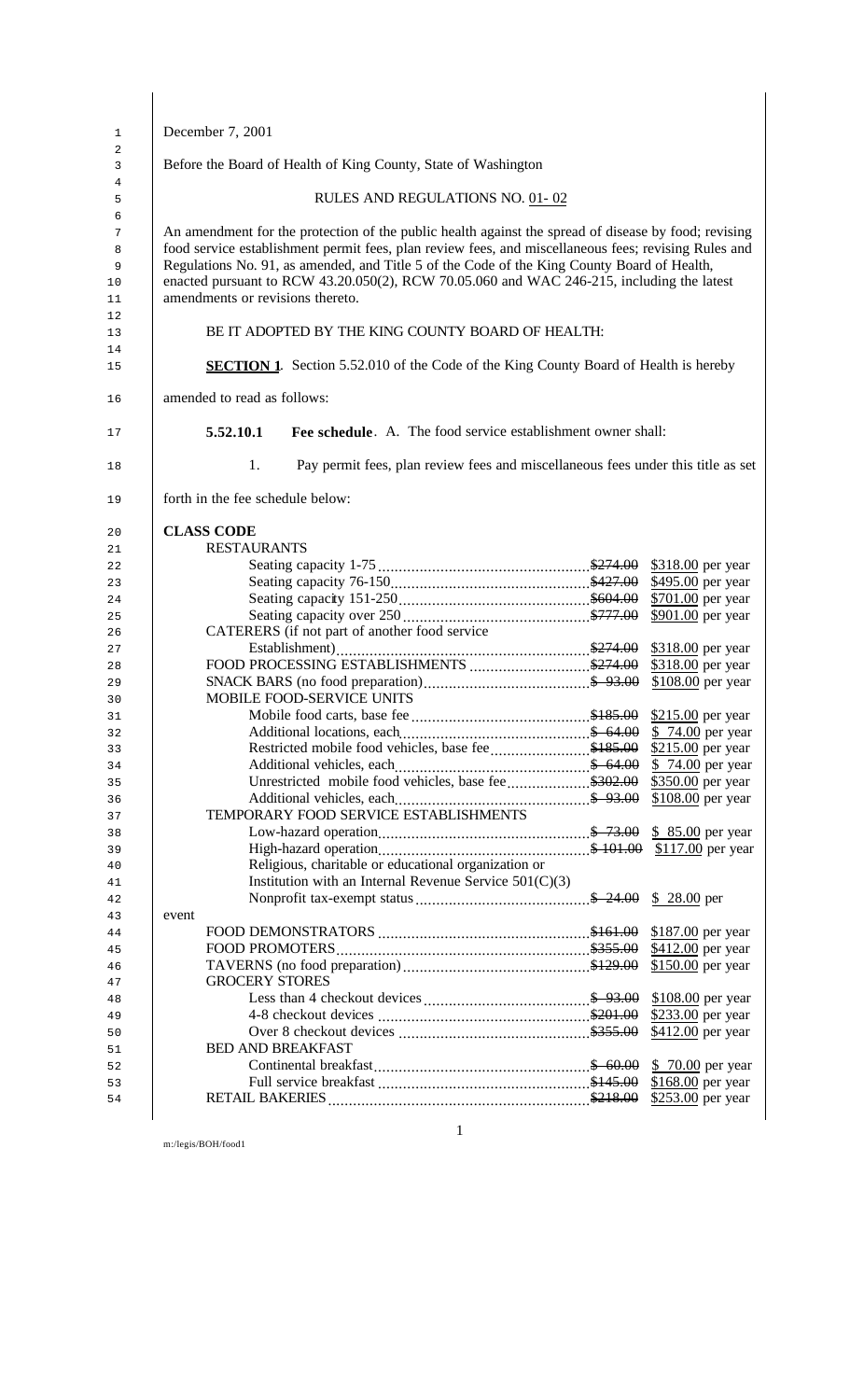| REDUCED FEE ESTABLISHMENTS                                  |                                                                               |                   |                           |
|-------------------------------------------------------------|-------------------------------------------------------------------------------|-------------------|---------------------------|
|                                                             | Religious, charitable or educational organization or institution              |                   |                           |
|                                                             | with an Internal Revenue Service $501(C)(3)$ operating a food                 |                   |                           |
|                                                             |                                                                               |                   |                           |
|                                                             |                                                                               |                   |                           |
|                                                             |                                                                               |                   |                           |
|                                                             |                                                                               |                   | applicable category above |
|                                                             | Vending facility under the supervision of the Washington                      |                   |                           |
|                                                             |                                                                               |                   |                           |
|                                                             |                                                                               |                   | applicable category above |
| PLAN REVIEW                                                 |                                                                               |                   |                           |
|                                                             |                                                                               |                   | \$277.00                  |
|                                                             |                                                                               |                   | \$211.00                  |
|                                                             | Multiple permits in one facility $(2+)$ (each)\$120.00                        |                   | \$139.00                  |
|                                                             |                                                                               |                   |                           |
|                                                             | Subsequent pre-occupancies, on-site inspection prior                          |                   |                           |
|                                                             |                                                                               |                   |                           |
|                                                             | to plan submittal, or on-site inspection when no plan                         |                   |                           |
|                                                             |                                                                               |                   |                           |
|                                                             |                                                                               |                   |                           |
| <b>LATE FEES</b>                                            |                                                                               |                   |                           |
|                                                             |                                                                               | 25%               |                           |
|                                                             |                                                                               | 50%               |                           |
|                                                             |                                                                               | $-()$ -           |                           |
|                                                             | Temporary applications, submitted 9-12 days prior                             |                   |                           |
|                                                             |                                                                               |                   |                           |
|                                                             | Temporary applications, submitted 3-8 days prior                              |                   |                           |
|                                                             |                                                                               |                   |                           |
|                                                             |                                                                               |                   |                           |
|                                                             |                                                                               |                   |                           |
| <b>MISCELLANEOUS FEES</b>                                   |                                                                               |                   |                           |
|                                                             |                                                                               |                   |                           |
|                                                             |                                                                               |                   |                           |
|                                                             |                                                                               |                   | \$154.00                  |
|                                                             |                                                                               |                   |                           |
|                                                             |                                                                               |                   |                           |
|                                                             | After hours inspections requested by food                                     |                   |                           |
|                                                             |                                                                               |                   |                           |
|                                                             |                                                                               |                   |                           |
|                                                             |                                                                               | annual permit fee |                           |
|                                                             |                                                                               |                   |                           |
|                                                             |                                                                               |                   |                           |
|                                                             |                                                                               | annual permit fee |                           |
|                                                             |                                                                               |                   |                           |
|                                                             | Provided, that if the application pertains to a seasonal food service         |                   |                           |
|                                                             | establishment or a food service establishment that is to be operated only     |                   |                           |
|                                                             | after October first, in any year, the applicable permit fee shall be one-half |                   |                           |
| $(1/2)$ the annual fee specified above.                     |                                                                               |                   |                           |
|                                                             |                                                                               |                   |                           |
| 2.                                                          | Submit the application and fee for a new annual or seasonal permit            |                   |                           |
| to the health officer before commencement of the operation. |                                                                               |                   |                           |
|                                                             |                                                                               |                   |                           |
| 3.                                                          | The health officer is authorized to charge a fee equal to one-half            |                   |                           |
|                                                             |                                                                               |                   |                           |
|                                                             | $(1/2)$ of the annual permit fee when he/she deems that a second inspection   |                   |                           |
|                                                             | is necessary following a routine inspection or complaint investigation.       |                   |                           |
|                                                             | The health officer shall adopt administrative policies to specify the         |                   |                           |
|                                                             | terms and conditions upon which such reinspections are made, to be            |                   |                           |
| based upon the extent and severity of violations found.     |                                                                               |                   |                           |
|                                                             |                                                                               |                   |                           |
|                                                             |                                                                               |                   |                           |
|                                                             |                                                                               |                   |                           |
|                                                             |                                                                               |                   |                           |

m:/legis/BOH/food1